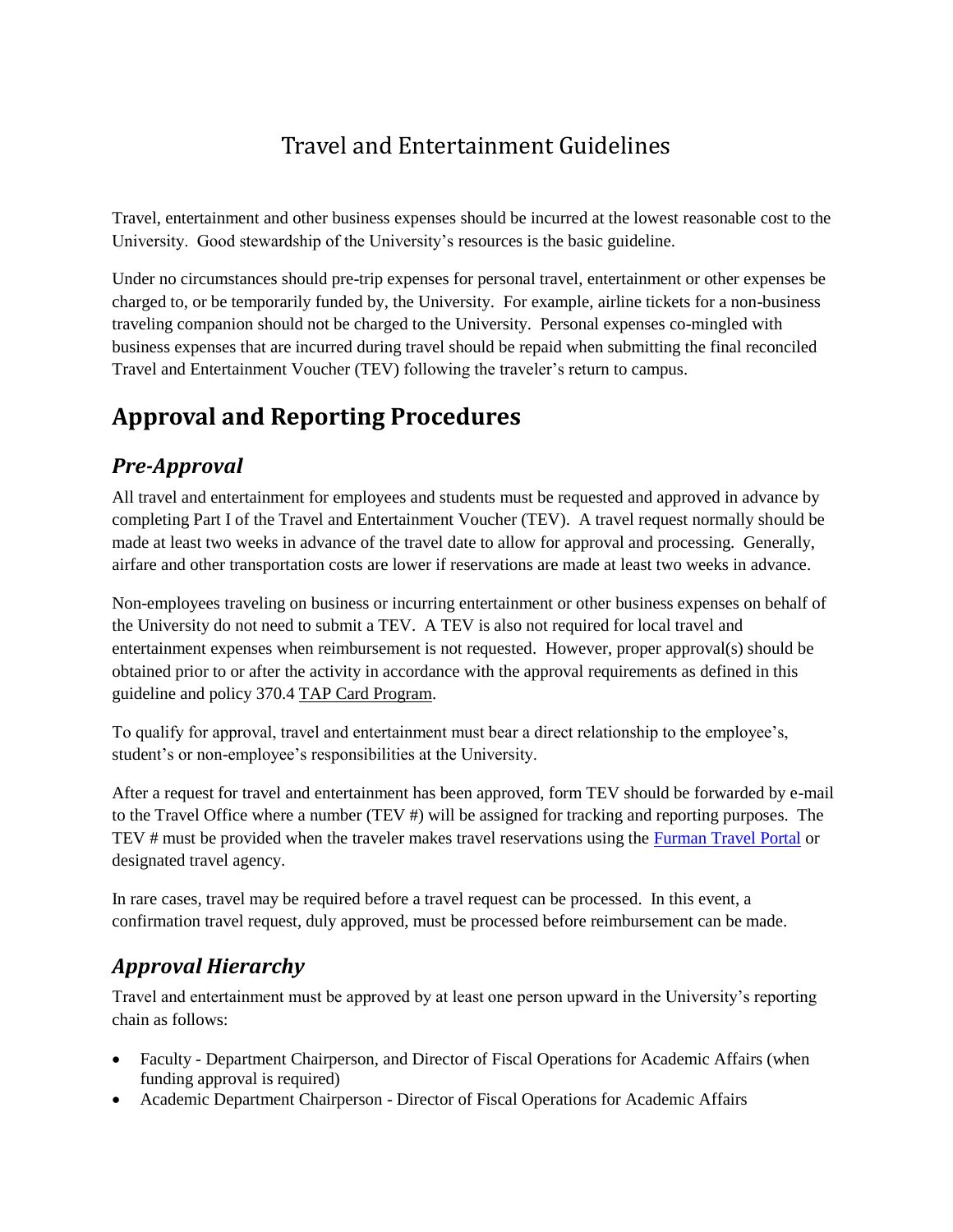- Administrative and Support Personnel Budget Unit Head
- Budget Unit Head Vice President, Department Head or Director, as is appropriate
- Vice President and Direct Report to the President President
- Student and non-employee travel and entertainment must be coordinated and pre-approved by the faculty/staff sponsor and pre-approved further by a Vice President or other Budget Unit Head, as is appropriate.

It is the duty of the person who incurred the expense to accurately report the expense on his/her form TEV. Under no circumstances should employees traveling together shift expenses between forms TEV to avoid the approval hierarchy.

## *Post Travel and Entertainment*

The employee must complete the TEV form with incurred expenses within thirty (30) business days after the employee returns to campus or completes the entertainment. Attach original receipts for all cash and TAP card expenditures of \$25 or more to the TEV. NOTE: Receipts are required for ALL expenses funded by State or Federal grants regardless of the dollar amount. Refer to [Documentation](#page-1-0) for details.

The completed form TEV must be approved by at least one person upward in the University's reporting chain (refer to **Approval Hierarchy** for specific directions).

## *Cancelled or Postponed Trips*

If a TEV has been approved and assigned a tracking number and then the trip or event is cancelled, the employee must immediately notify the approver and the travel coordinator.

If the University has prepaid expenses for a cancelled trip or event, these expenses should be entered on the TEV along with appropriate documentation and approval signatures. Any prepaid expenses eligible for refund must be documented as such on form TEV. It is the traveler's responsibility to ensure that the University receives the refund and that the refund is deposited into the account that was charged originally.

A nonrefundable ticket associated with a cancelled trip must be used for the employee's next University trip.

### *Exceptions*

Pre-approval is required, when extenuating circumstances will cause a violation of the University's policy and are known in advance.

# <span id="page-1-0"></span>**Documentation**

## *Supporting Documents*

Receipts are required for all cash and TAP card expenditures over \$25. NOTE: Receipts are required for ALL expenses funded by State or Federal grants regardless of dollar amount. Photocopies of receipts are acceptable if the expense was shared with another employee who has submitted the original receipt or if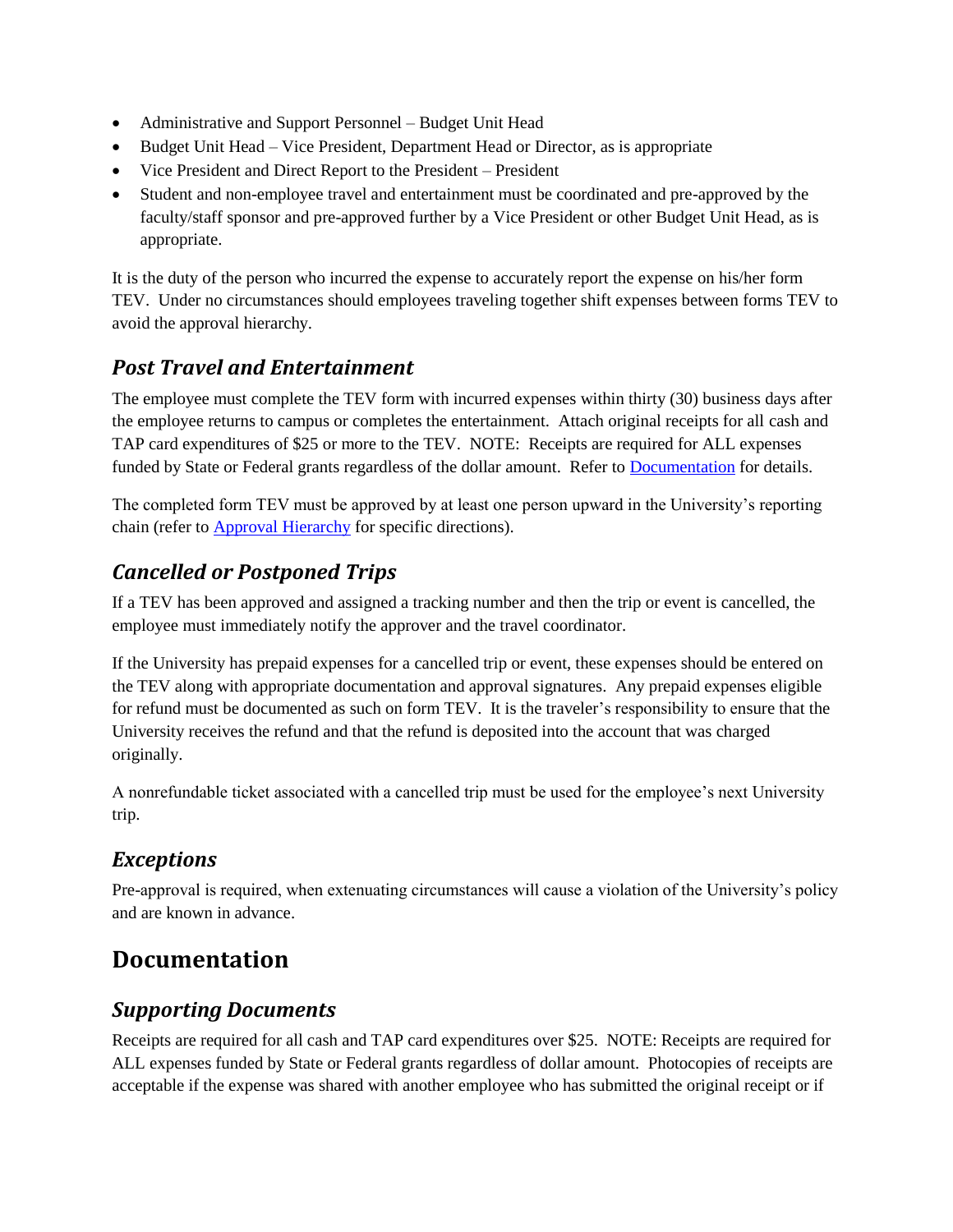the original is attached to the traveler's TAP card statement. The photocopy should state with whom the expense was share, if applicable.

Attach all required receipts to the TEV, placing them in date order following the format of the travel voucher. Only the original airline ticket or e-ticket confirmation that includes the cost of the ticket can serve as supporting documentation for air travel; the itinerary alone is not sufficient. (E-ticket confirmations are normally delivered to the traveler by e-mail.)

Itemized hotel bills and car rental agreements, regardless of dollar amount, should be attached to the travel voucher.

Meal receipts, where required, need to be itemized and have the attendees and business purpose documented on the receipt.

When travelers attend a conference, a conference brochure showing the agenda or meeting schedule should be attached to the completed TEV to verify business purpose, dates of travel, meals included in the conference fee, etc.

The following are not considered valid original receipts according to the IRS: checkbook carbon copies of checks, cancelled checks, personal credit card monthly statements, or non-itemized credit card receipts.

## <span id="page-2-0"></span>*Entertainment Documentation*

In addition to original receipts for entertainment expenses, form TEV must include the following details:

- Who was visited or entertained
- Why the expense was incurred
- What type of event, activity or purchase
- Where the event or activity took place
- When the event or activity took place

## *Lost Supporting Documentation*

When receipts for cash or TAP card expenditures over \$25 are not available or are lost, the Receipt Verification Form, which can be found in the Financial Services folder in First Class under Employee Forms, must be completed, signed by the employee and the appropriate approver, and supplied with form TEV. The University is not obligated to reimburse expenses not accompanied by proper supporting documentation.

## *Returned Travel and Entertainment Voucher*

Expense reports which are not properly completed and approved may be returned to the employee.

Expenditures on TAP cards which are not substantiated by acceptable receipts within 30 days following the last day of the trip will be added to the employee's taxable gross income on the payroll date immediately following the end of the 30-day period. Once added to taxable income, the amount cannot be reversed even if the employee subsequently complies with those requirements. Any reimbursement due to the traveler will also be withheld until proper documentation is presented.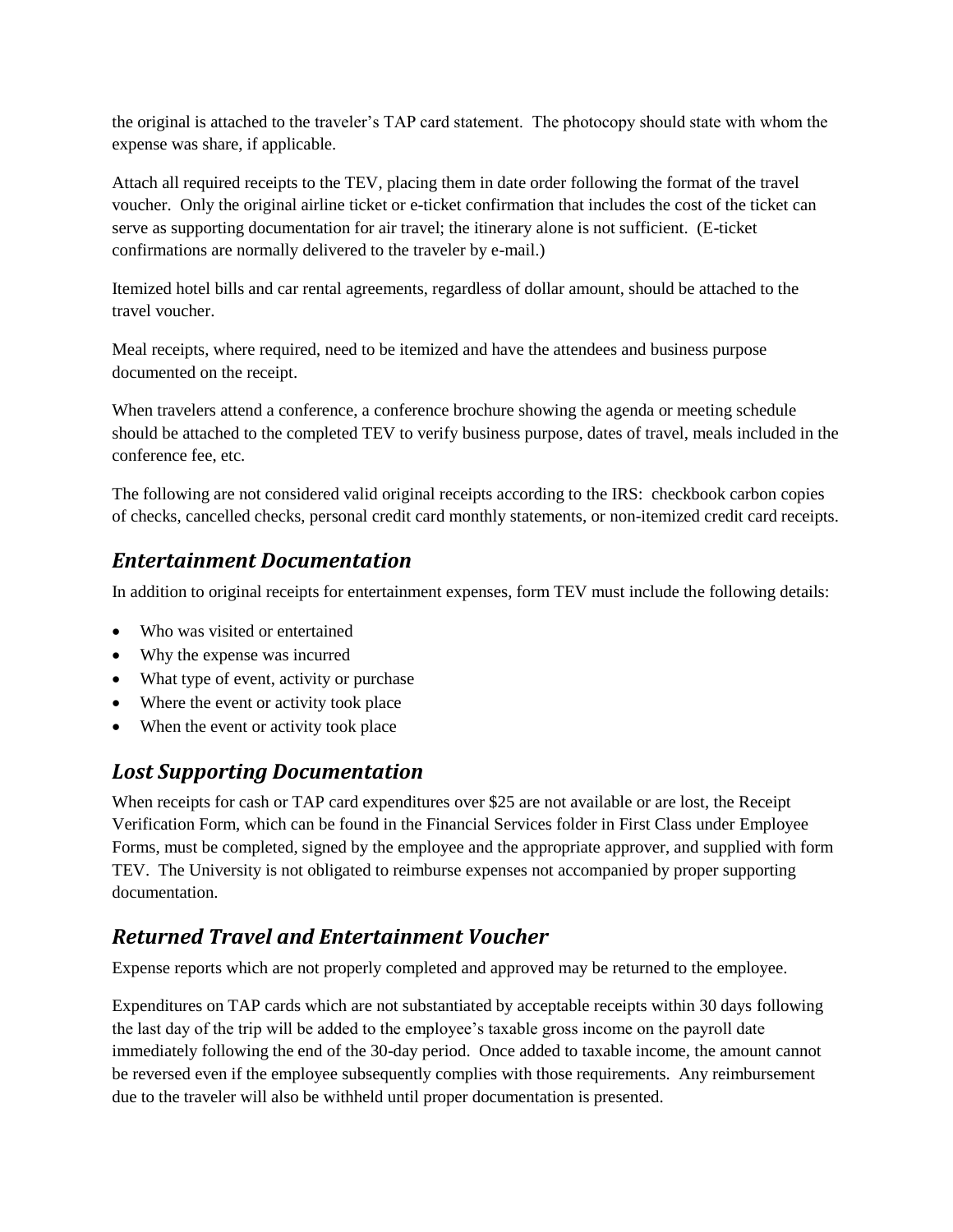# **Travel Expenses**

## *Use of TAP Card*

To the extent possible, all expenses prepaid or incurred during travel and entertainment should be charged to the employee's TAP card. Any prepaid expenses that cannot be placed on the TAP card should be submitted on check requests to Financial Services/Accounts Payable. All requests must include the TV # assigned to the approved TEV.

## *Cash Advances*

The University does not provide cash advances except in extenuating circumstances. If circumstances dictate, the traveler may request a cash advance in the "Notes and Substantiation" section of form TEV. All cash advance requests must be approved in writing, printed and delivered to the Travel Office for further processing in Financial Services/Accounts Payable.

A cash advance must be returned immediately if an authorized trip is cancelled or indefinitely postponed.

## *Transportation*

Travelers are encouraged to use the [Furman Travel Portal](https://ctp.travelinc.com/?cid=$%5eZnVybWFu) to make their travel reservations. Travel should be by the most economical means reasonably possible. Reimbursement normally will be made at this rate only.

## **Air Travel and Related Expenses**

Coach class is to be used for airline travel. Business class and first class travel will not be processed unless the approver provides an explanation of the medical reasons or extenuating circumstances that require such service. It is recommended that the Airfare-Rental Car Comparison Worksheet found with the TEV form be completed prior to booking airline tickets. This worksheet can assist in determining the lowest-cost air travel option among neighboring airports. Round trip domestic airline tickets that cost more than \$200 over the lowest fare as evidenced by rates quoted on the [Furman Travel Portal](https://ctp.travelinc.com/?cid=$%5eZnVybWFu) should be fully explained.

## **Travel on Charter and/or Private Aircraft**

The University does not authorize flying on chartered private aircraft. Employees may travel on chartered or private aircraft only under exceptional circumstances and with prior approval of the President. Contact the Insurance office (x3287) to determine liability coverage. Refer to Policy 381.1 in the event it is necessary to use air charter or air taxi services.

## **Saturday Night Stay**

When the savings generated by traveling and staying over a Saturday night exceed the travel-related expenses for a pre- or post-business period, the University encourages the employee to make the Saturday night stay. Entertainment and other personal expenses incurred during this period, or at any other time, will not be covered by the University. Provide a worksheet with the completed form TEV showing the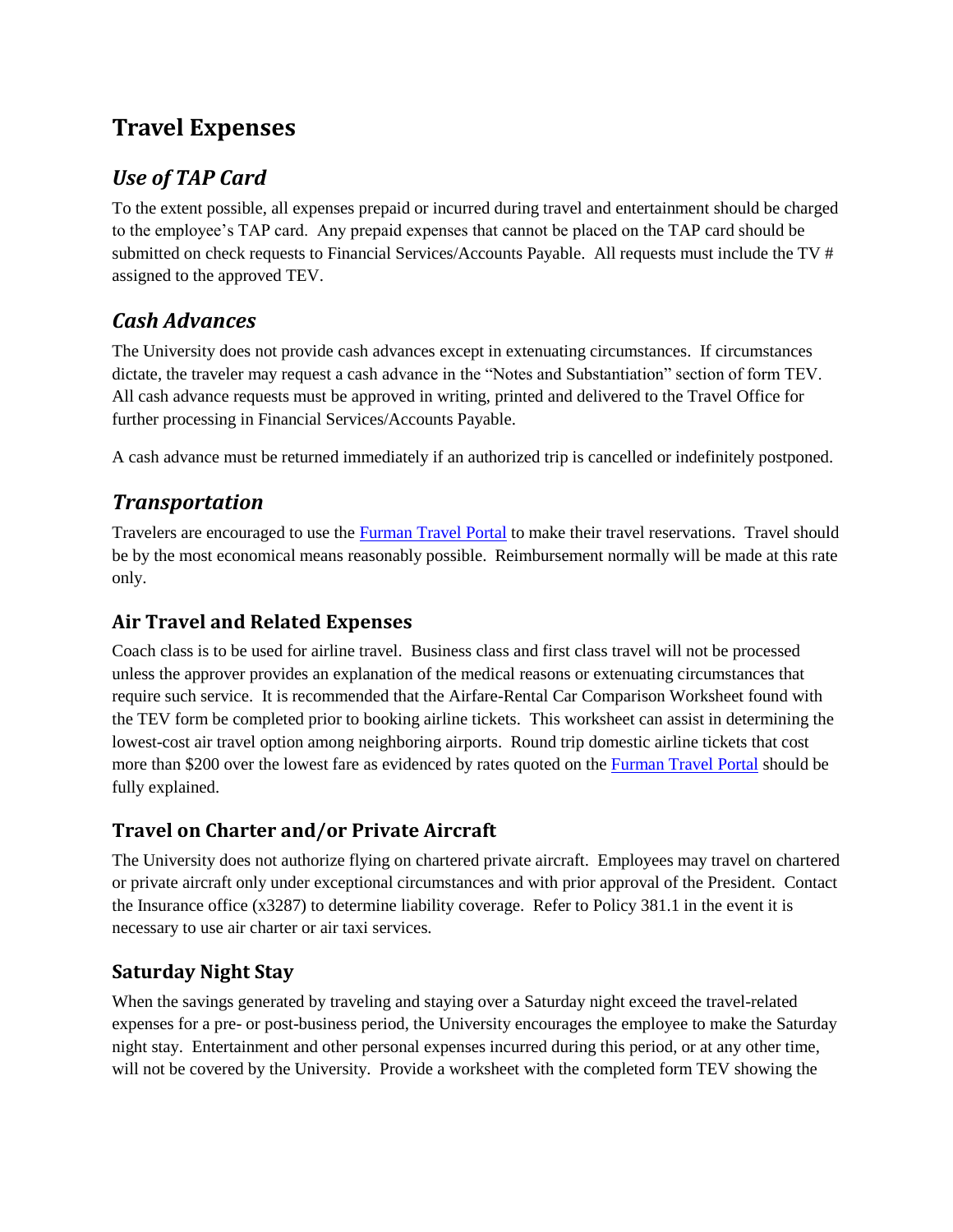airfare with and without the Saturday night stay and the hotel/meal costs for the additional days to document the savings.

### **Frequent Flyer Miles**

Employees may retain frequent flyer miles earned while on University business. Furman will not reimburse travelers for tickets purchased with frequent flyer miles. Providing monetary compensation to an employee in exchange for a free ticket is considered additional pay. However, if a traveler chooses to use his/her miles for University business, Furman will reimburse fees associated with issuing a frequent flyer ticket such as taxes and agency or airline service fees.

Frequent flyer memberships should not influence travelers to select a flight that is not the lowest priced flight available. Excess cost due to the use of an employee's preferred airline will not be reimbursed.

#### **Baggage**

Fees for checked baggage on domestic and international flights are reimbursable; however, baggage exceeding two bags is considered excess baggage and will only be reimbursed when it is considered reasonable and necessary.

The airlines are responsible for compensating the owners of lost baggage. The University will not reimburse travelers for personal items lost while traveling on business.

### **Cancellations and Charges**

When a trip is canceled after the ticket has been issued, the traveler should inquire about using the same ticket for future travel. Incurring cancellation and change fees for airline travel is a cost of doing business. However, travelers must explain the reason why the change was necessary on their expense report. Travelers who incur additional charges due to a change or cancellation for personal reasons may not be reimbursed for those charges.

#### **Ground Transportation and Parking**

Travelers using their personal vehicles to drive to the airport will be reimbursed at the standard mileage rate. Parking at the airport will be reimbursed, but travelers are urged to use long-term, lower cost parking lots when available. Once at the destination, the traveler is reminded that hotel shuttles may be available free of charge or for a nominal fee.

### **Rental Cars**

Travelers are encouraged to use the [Furman Travel Portal](https://ctp.travelinc.com/?cid=$%5eZnVybWFu) to book rental cars. Travelers may rent a car to their destinations when driving is more convenient and economical than airline travel and/or when driving is necessary to transport large or bulky equipment.

It is recommended that the Airfare-Rental Car Comparison Worksheet found with the TEV form be completed prior to making rental car reservations. This worksheet can assist in determining the cost difference between renting a car and using a personal vehicle for business travel.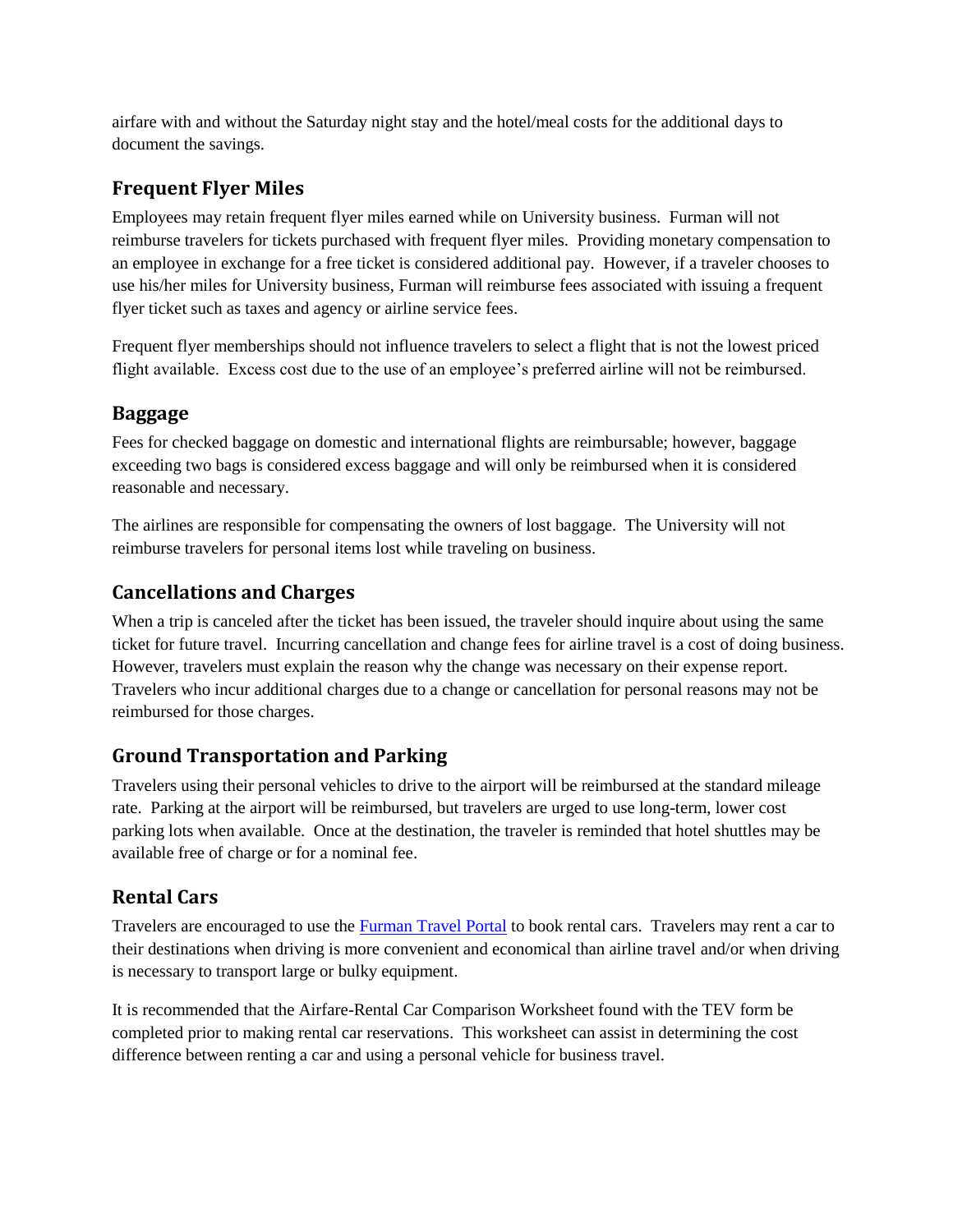If it has been determined that a rental car is the most effective means of transportation when traveling on University business, travelers may rent up to and including a full size vehicle. Consistent with Furman University's commitment to sustainability, travelers are encouraged to select the most fuel efficient car that accommodates their travel needs. Travelers may book a class of service above a full size vehicle when cars in the authorized category are not available, additional space is required for transporting equipment, for pre-approved medical reasons or when the traveler can upgrade at no additional cost to the University. Allowable rental costs include the daily rental fee, mileage fee, gasoline charges and tolls. Non-reimbursable costs include, but are not limited to tickets, fines, and traffic violations.

Travelers may rent a car at their destination when it is less expensive than other transportation modes such as taxis and airport shuttles.

#### **Personal Automobiles/Mileage Reimbursement**

If it has been determined that using a private vehicle is the most cost effective and best means of saving time, transporting equipment, or reducing the cost for group travel to a common destination, the University will reimburse the vehicle's owner by applying a standard rate per mile to the actual driven distance by the most direct route. The mileage rate covers all transportation and operating costs, including gasoline. Tolls and reasonable parking charges will also be reimbursed. Carpooling is strongly suggested when a group travels to a common destination on University business using private vehicle(s), and only the driver(s) may claim reimbursement for mileage. The University may limit reimbursement for personal mileage to the cost of airline tickets where excessive mileage reimbursement is requested.

#### **Commuting Expenses**

Travel from an employee's residence to a normal place of business is treated as a commuting expense and is not reimbursable.

### **Chartered Buses**

There are certain exclusions in Furman's insurance policy for chartered buses. When buses are chartered, a certificate of insurance must be secured from the chartering company, and the certificate must show that Furman University is an additional insured under the policy of the chartering company. Contact the Insurance office (x3287) for more information.

### **Vehicle Insurance**

Vehicle insurance coverage is for vehicles owned by the University and for vehicles not owned by the University but used for university business. Personal vehicles used for university business are subject first to the automobile owner's liability coverage; the University insurance will cover any excess over the primary coverage. The University carries no coverage for physical damage caused by vehicles owned by others. If an employee or student is driving a rental car, University insurance will pick up after the rental agency's liability insurance is exhausted. The deductible for this coverage is the responsibility of the driver's department. Travelers should not purchase additional insurance offered by rental agencies while on University business. Drivers should be sure it is clearly shown on the rental contract that the rental is on behalf of Furman University. Questions regarding insurance coverage may be directed to the Insurance office (x3287).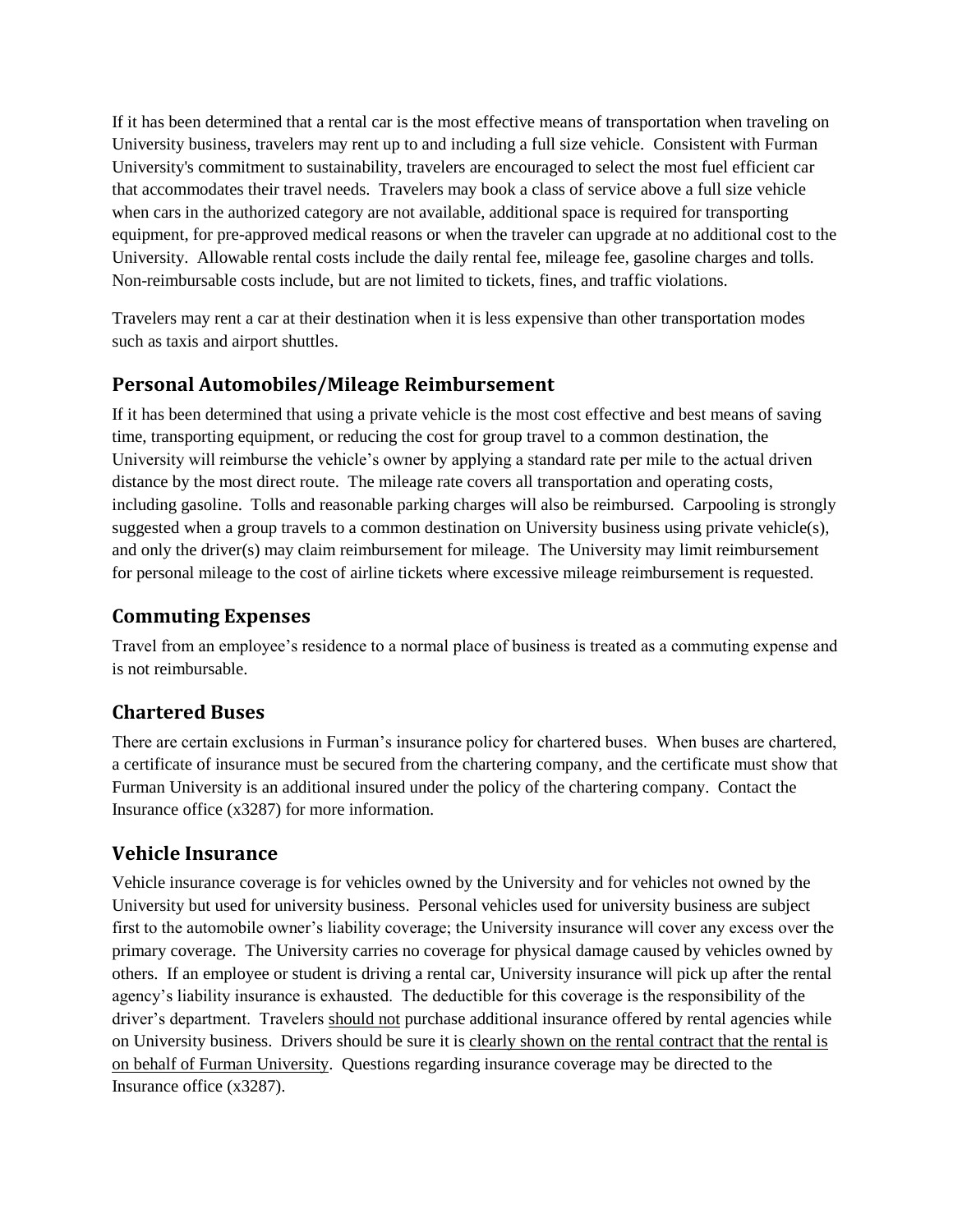## *Lodging*

### **Hotel Accommodations**

Travelers are encouraged to use the [Furman Travel Portal](https://ctp.travelinc.com/?cid=$%5eZnVybWFu) to book their hotel and should always consider reasonably priced lodging options. Exceptions may be made in extenuating circumstances such as travel to large metropolitan areas or conferences and meetings scheduled at resort hotels. The traveler is required to substantiate the reason for selecting a high-end hotel at the time the travel request is submitted for pre-approval.

## **Hotel Cancellation Procedures**

Because hotel reservations are typically guaranteed to assure lodging for late arrivals, travelers are required to cancel these reservations in a timely manner to prevent no show charges. Except under extenuating circumstances, the University will not process expenses due to a traveler's failure to cancel guaranteed room reservations.

Travel should request and record the cancellation number in case of billing disputes.

### **Lodging in a Private Residence**

When it is convenient and preferred by the employee, staying with friends or relatives can save the University money. When approved prior to the trip, the reasonable cost of a gift or meal in return for such hospitality is reimbursable. The cost of such gift or meal should not exceed \$50 and must be supported by a receipt and clearly explained on form TEV. The cost of the meal or gift plus any additional transportation costs must never exceed the cost of standard accommodations at the business destination, nor can a "cash payment" be made to the host.

### **Hotel Frequent Guest Programs**

Many hotels have frequent guest programs that reward travelers with free accommodations in exchange for a specified number of paid room nights at the hotel. Furman will not reimburse travelers for the value of free accommodations used for business travel.

Travelers on University business should select hotels based on reasonable pricing and not on their frequent guest memberships. Membership fees associated with joining these programs are not reimbursable.

## *Meals and Entertainment*

#### **Meals While Traveling**

Meals, including tips, incurred by and for the benefit of the traveler are reimbursable if travel is beyond a 30-mile radius of campus. The expense of each meal and tip must be reported to be reimbursed.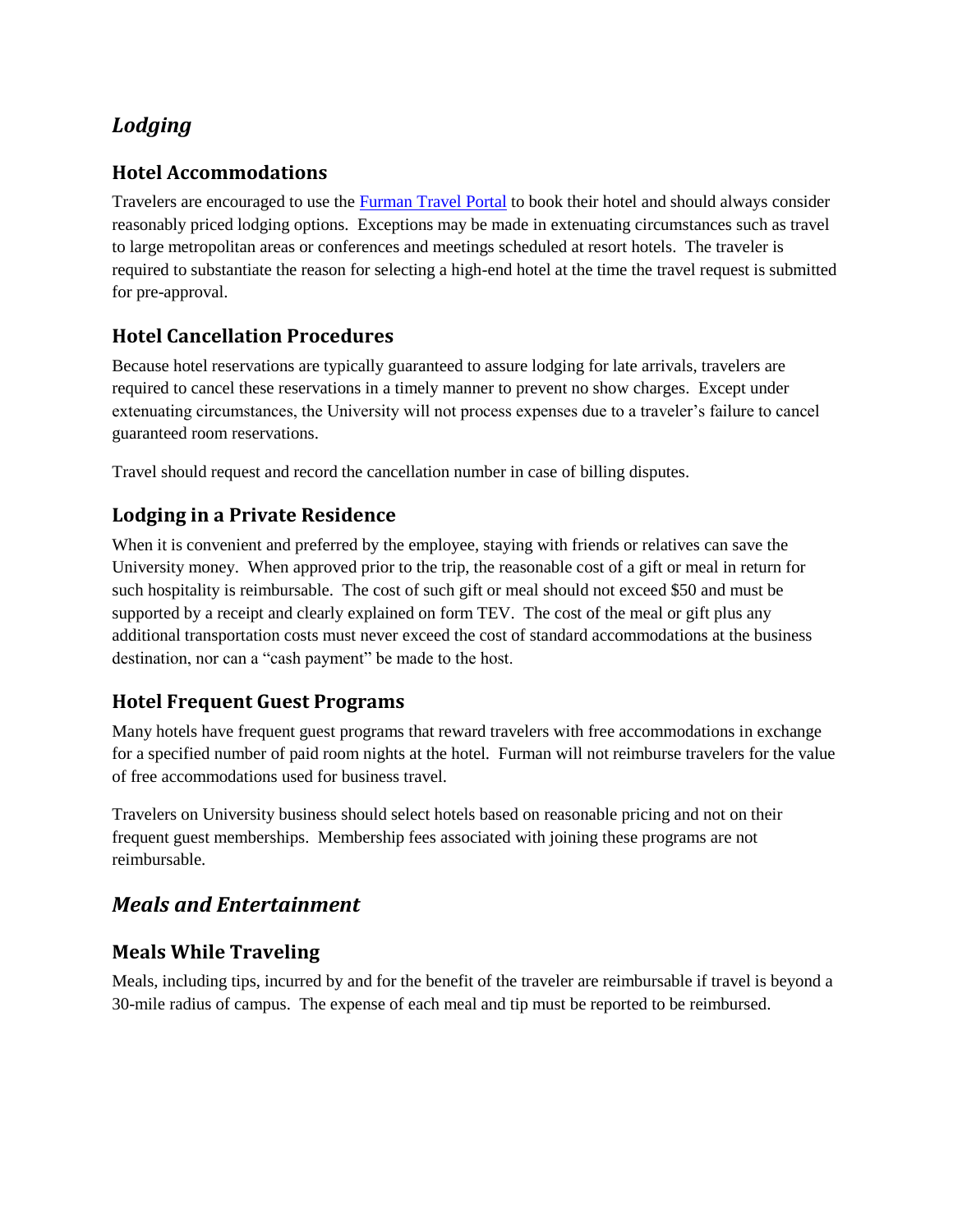#### **Business Meals**

Business meals are defined as meals taken with students, colleagues, suppliers or donors during which a specific business discussion, directly related to the active conduct of University business, takes place. See [Entertainment Documentation](#page-2-0) for details.

#### **Meals with Fellow Employees**

Employees will be reimbursed for business-related meals taken with fellow employees only in the following circumstances:

- When, for confidentiality reasons and pre-authorized by a member of the President's Cabinet, business must be conducted off campus.
- When pre-authorized by a member of the President's Cabinet for reward, recognition, or other appropriate business purpose.

The receipts for meals with fellow employees must be itemized, have the business purpose and attendees' names documented on the receipts, and signed by the member of the President's Cabinet approving the meal.

Light refreshments for on-campus staff meetings are allowable with Department Head's approval.

Departments may incur reasonable expenses for one holiday luncheon or celebration each year. Any alcohol associated with these events may not be charged to the University.

Departments may not expend University funds for occasions such as farewell gatherings for employees with less than three years of service, employee birthdays, weddings, anniversaries or any similar celebrations.

### **Alcohol**

The University will reimburse a reasonable amount for alcoholic beverages consumed with dinner. The Division Heads are responsible for setting the threshold for "reasonable amount." Departments may impose greater but not less limits at their discretion. Keep in mind that employees and students represent Furman University. Individuals should use good judgment when consuming alcoholic beverages. Under no circumstances should alcohol be charged as a direct or indirect expense to federally sponsored projects, matching funds or federal/state grants. Expenses for alcoholic beverages must be charged to object code 82440.

#### **Entertainment**

Entertainment expenses include outings to concerts, theaters, or sporting events when a business discussion takes place during, immediately before, or immediately after the event. Employees will be reimbursed for entertainment expenses:

- With prior approval of the appropriate President's Cabinet member
- $\bullet$  If the person(s) entertained has a potential or actual business relationship with the University
- If the business discussion will benefit the University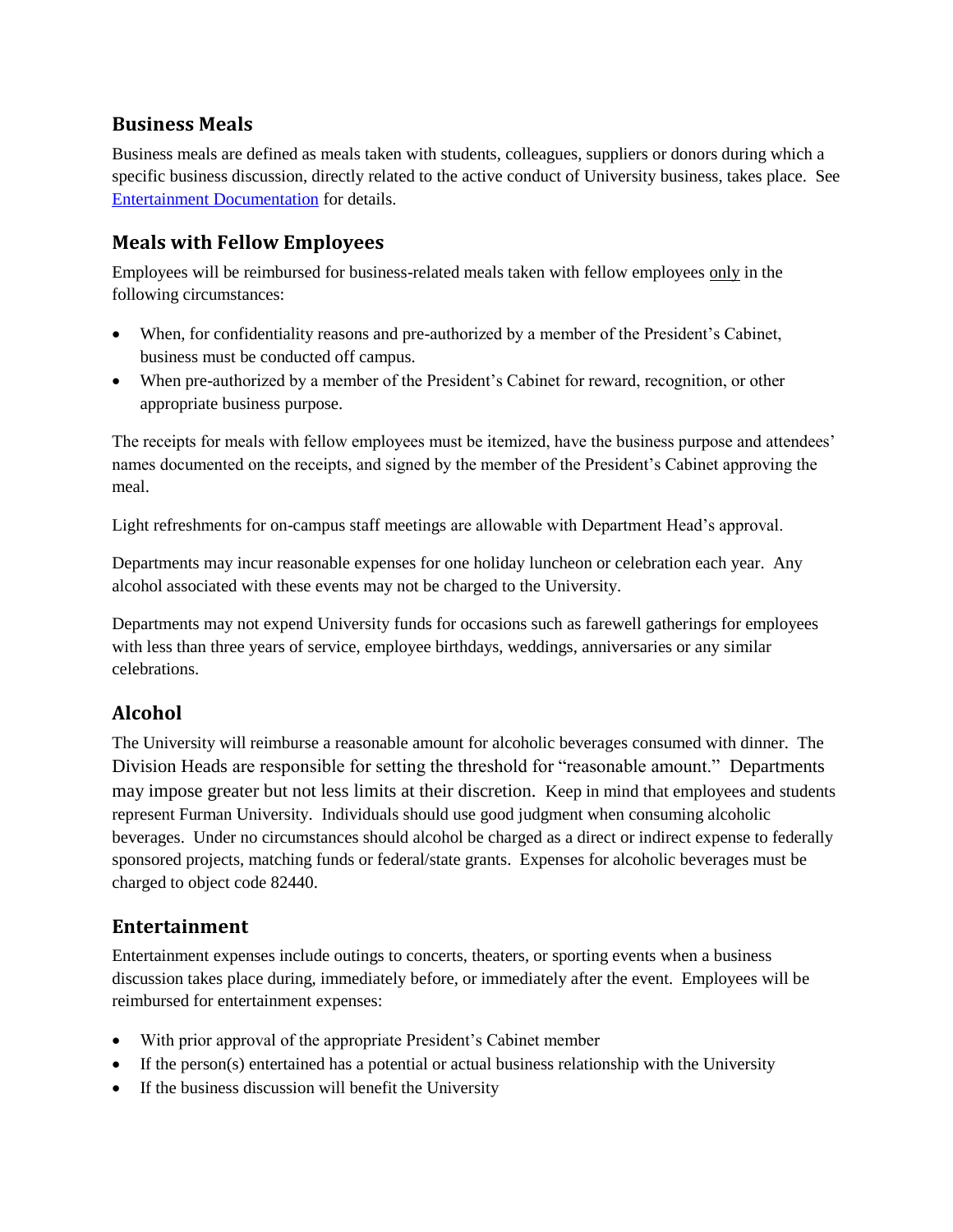Under no circumstances should entertainment expenses be charged as a direct or indirect expense to federally sponsored projects, matching funds or federal/state grants. All entertainment expenses must be charged to object code 82370.

Keep in mind that employees and students represent Furman University and individuals should use good judgment when selecting an event or location for entertaining guests of the University.

## *Miscellaneous Expenses*

Miscellaneous expenses incurred by the traveler for the benefit of the University will be reimbursed. Receipts for incidental charges are required and must be attached to form TEV. The travel and expense voucher must include an explanation of why such expenditures were made.

Examples of allowable miscellaneous expenses include the following:

- Business telephone calls made while away from the office as well as reasonable calls to the home will be reimbursed (i.e. one call of reasonable length per day). Direct long distance calls from the hotel room are extremely expensive and should be avoided. Travelers should refrain from using air phones except in emergencies or extenuating circumstances. An explanation must be noted on the TEV.
- Business office expenses such as word processing services, equipment rentals, fax and computer expenses, copy services, overnight delivery/postage, internet services, purchase of materials and supplies when normal purchasing procedures cannot be followed, rental of a room or other facility for the transaction of official business, and laundering, cleaning or pressing of clothing if a trip exceeds six days.
- Special fees for foreign travel, including actual costs of obtaining a passport, visa, tourist card, and necessary photographs; cost of certificates of birth, health, identity, and related affidavits; charges for required inoculations and medical evacuation insurance; currency conversion and check cashing fees; the cost of local labor; the cost of full collision insurance on automobiles rented in foreign countries.
- Charges for checking and storing baggage necessary for the business purpose of the trip. Excess baggage charges are also allowable; however, justification for carrying excess baggage must be provided on form TEV.
- Other ordinary and necessary expenses not included in the above categories.

## *Non-reimbursable Travel or Business-Related Expenses*

The following lists of non-reimbursable expenses are not to be considered all-inclusive, and a rule of reasonableness will be applied by the President and appropriate President's Cabinet member:

#### Transportation:

- Airline tickets for circuitous routes, unless justified and approved before purchase
- Parking tickets, fines for moving violations, or vehicle towing charges
- Vehicle repair or servicing costs, regardless of cause, or insurance of personal automobiles
- Theft, loss or damage of personal luggage and effects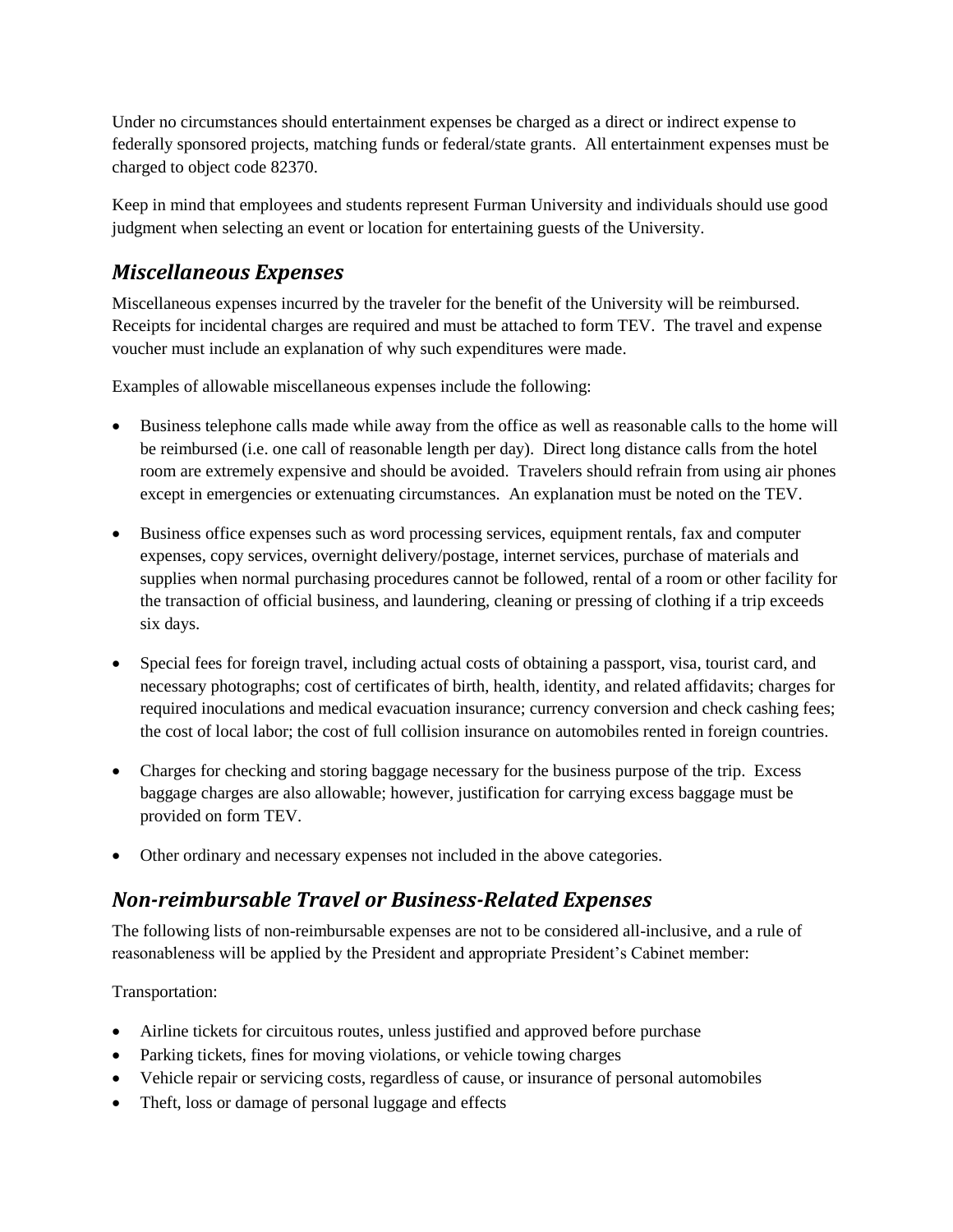- Passenger insurance (flight insurance)
- Airline, hotel, or rental car club membership dues
- Cost differential on premium and luxury car rentals
- Satellite radio for rental vehicles
- Any personal portion of the cost of a rental car
- Travel expenses for family, friends or other guests of an employee who's on University business

#### Lodging:

- Condominium rental at a resort location, except for a group traveling together on University business and a condominium is the most economical means of housing the group
- Movies and other entertainment charged to the room, health club charges, golf, and other personal services
- Any additional charges above the single occupancy when traveling with a companion

#### Meals and Entertainment

- No meal will be reimbursed in instances in which the traveler does not pay for the meal.
- Expenses for business meals (food or beverages) to the extent that such expense is lavish or extravagant under the circumstances. Employee should expect to cover the excessive costs of such meals beyond a reasonable amount.
- Snacks or mini-bar, unless in lieu of a meal
- Drinks that are not associated with a meal, or drinks taken at a bar
- When a meal is included in the cost of a conference, the University will not reimburse the employee for the cost of a meal taken during that period, unless separate meal arrangements are justified by University business.

#### Miscellaneous:

- Membership in travel organizations such as AAA
- Membership dues in private or social clubs or organizations
- Luggage or back-packs
- Childcare, baby-sitting, house sitting, or pet sitting costs
- Any personal clothing or accessories
- Grooming expenses
- Prescriptions, over-the-counter medication or other medical expenses
- **Contributions**
- Other incidental items such as newspaper, magazines and toiletries

### *Exceptions*

Exceptions to this policy may be authorized in writing by the President or a member of the President's Cabinet. A request for an exception must document the circumstances and need for the exception. When an exception has been granted, payment of expenses submitted will be limited to the actual costs incurred, provided such costs are deemed to be ordinary and necessary under the circumstances.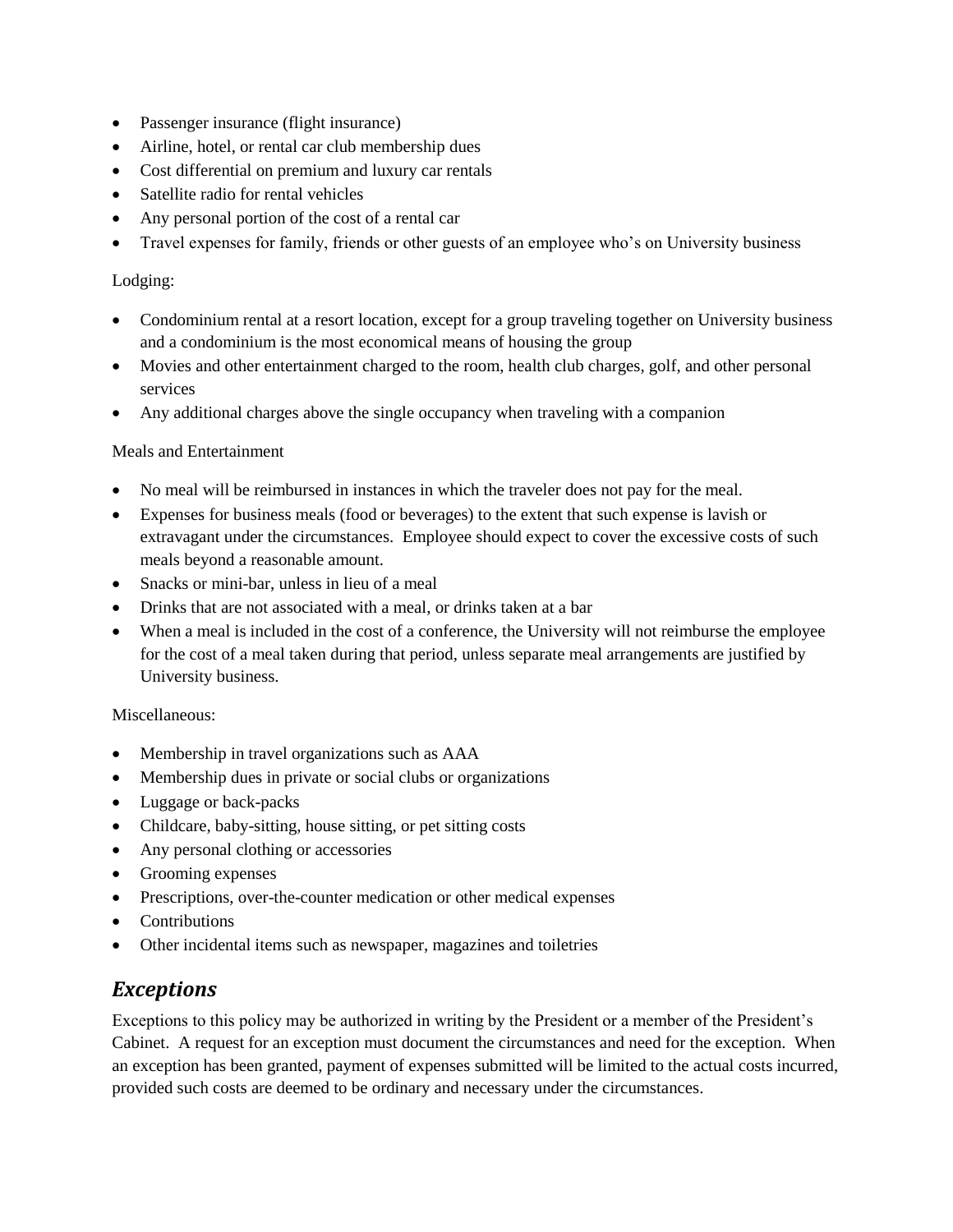# **Tax Treatment of Travel Expenses**

## *Outstanding Cash Advances*

An employee may have only one cash advance outstanding at any given time. Failure to account for a cash advance within 30 days upon return to campus will result in:

- Suspending of cash advance privileges
- Reporting the advance to the IRS on the traveler's W-2
- Withholding of taxes on the advance from the traveler's paycheck

Once an unsettled advance has been added to the traveler's W-2, it cannot be reversed even if settled.

## *Club Memberships*

Individual dues for memberships in any club organized for business, pleasure, recreation, or any other purpose are not reimbursable. If an exception is approved, the reimbursement must be treated as taxable income to the employee and reported to the IRS.

Note: Memberships in professional societies, organizations, or institutions that are a requirement of the employee's job and approved by the department head are reimbursable and not taxable.

## *Gifts and Awards to Employees*

Gifts and awards given by the University to employees may be considered taxable income to the recipients. Questions regarding the taxability and processing of gifts and awards should be directed to Financial Services (x2141).

The Chaplain's Office sends flowers or memorial donations for bereavement, hospitalization or illness as appropriate to Furman faculty, staff and their immediate families. Additionally, the Human Resources Office issues bereavement notices via e-mail and provides food trays which may be delivered by the department. Therefore, individual departments are not allowed to expend departmental or University funds for these purposes.

Note: Employees are not authorized to purchase gift certificates for any occasion or in any denomination. Further, employees are not authorized to purchase gifts with University funds to recognize birthdays, anniversaries, weddings, births, or any holidays.

Because retirement gifts are given by the Human Resources Office, additional departmental or University funds should not be expended for such gifts.

## *Spousal Travel*

The travel expenses of an employee's spouse, family or companion are not reimbursable unless preapproved by the President's Cabinet member to whom the traveler reports.

Expenses paid for spouse, family or companion that are approved by a member of the President's Cabinet but do not have a business purpose will be added to the employee's W-2 and reported to the IRS.